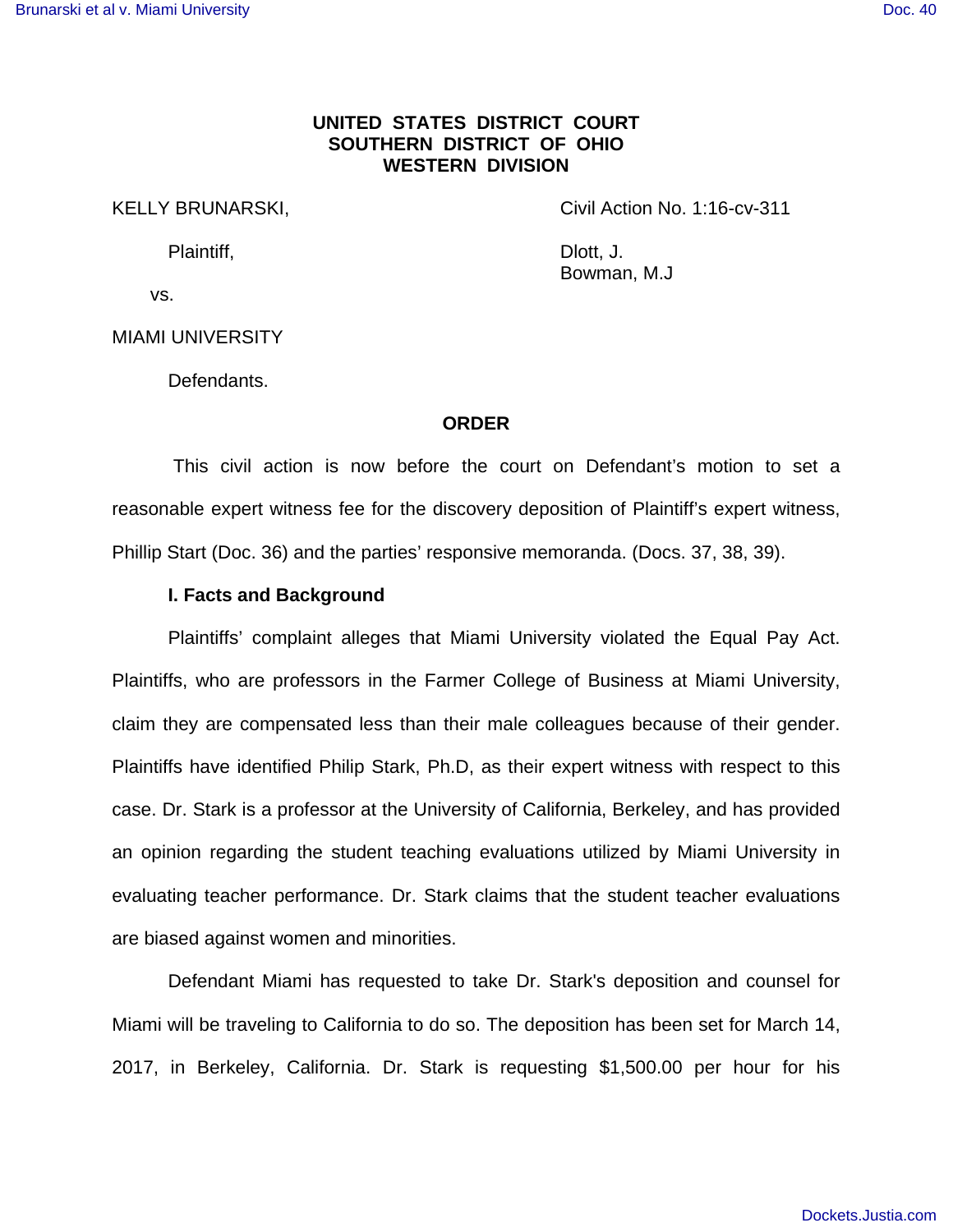deposition time. Defense counsel offered to pay a reasonable fee for Dr. Stark's deposition time -- \$500 per hour. That offer was refused by Dr. Stark. Defendant now moves for an Order from this Court to set a reasonable expert fee. For the reasons set forth below, the undersigned agrees that this fee is not reasonable and must be reduced by the Court.

#### **II. Analysis**

Rule 26(b) (4)(E)(i) states that "[u]nless manifest injustice would result," a party must pay an expert a "reasonable fee" for a deposition. Anderson v. Jas Carriers, Inc., No. 1:12-CV-280, 2013 WL 991902, at \*1–2 (S.D. Ohio Mar. 13, 2013). The issue of what constitutes a "reasonable fee" has been extensively litigated throughout the country, perhaps most frequently in the context of treating physicians. In the Sixth Circuit and elsewhere, federal case law reflects widespread judicial criticism of blatant attempts to gouge opposing parties with steep fees, and an activist approach in reducing fees deemed to be exorbitant. Most recently in Burgess v. Fischer, 283 F.R.D. 372 (S.D.Ohio 2012), another court in this district issued a published decision determining that \$360.00 per hour was a reasonable rate for the deposition of an expert whose credentials included both an "M.D." and a "Ph.D." See also Alvarado v. Oakland County, 2011 WL 282683 (E.D. Mich. Jan 26, 2011); Weimer v. Honda of Amercia, Mfg., Inc., 2008 WL 5142418 (S.D.Ohio Dec.5, 2008); Bell v. City of Hudson, 2006 WL 1473209 (N.D.Ohio May 22, 2006); Norman v. City of Lorain, 2006 WL 5249724 (N.D.Ohio Nov.16, 2006); Delbrugge v. State Farm Mut. Auto. Ins. Co., 2001 WL 1842317 (S.D.Ohio May 7, 2001).

2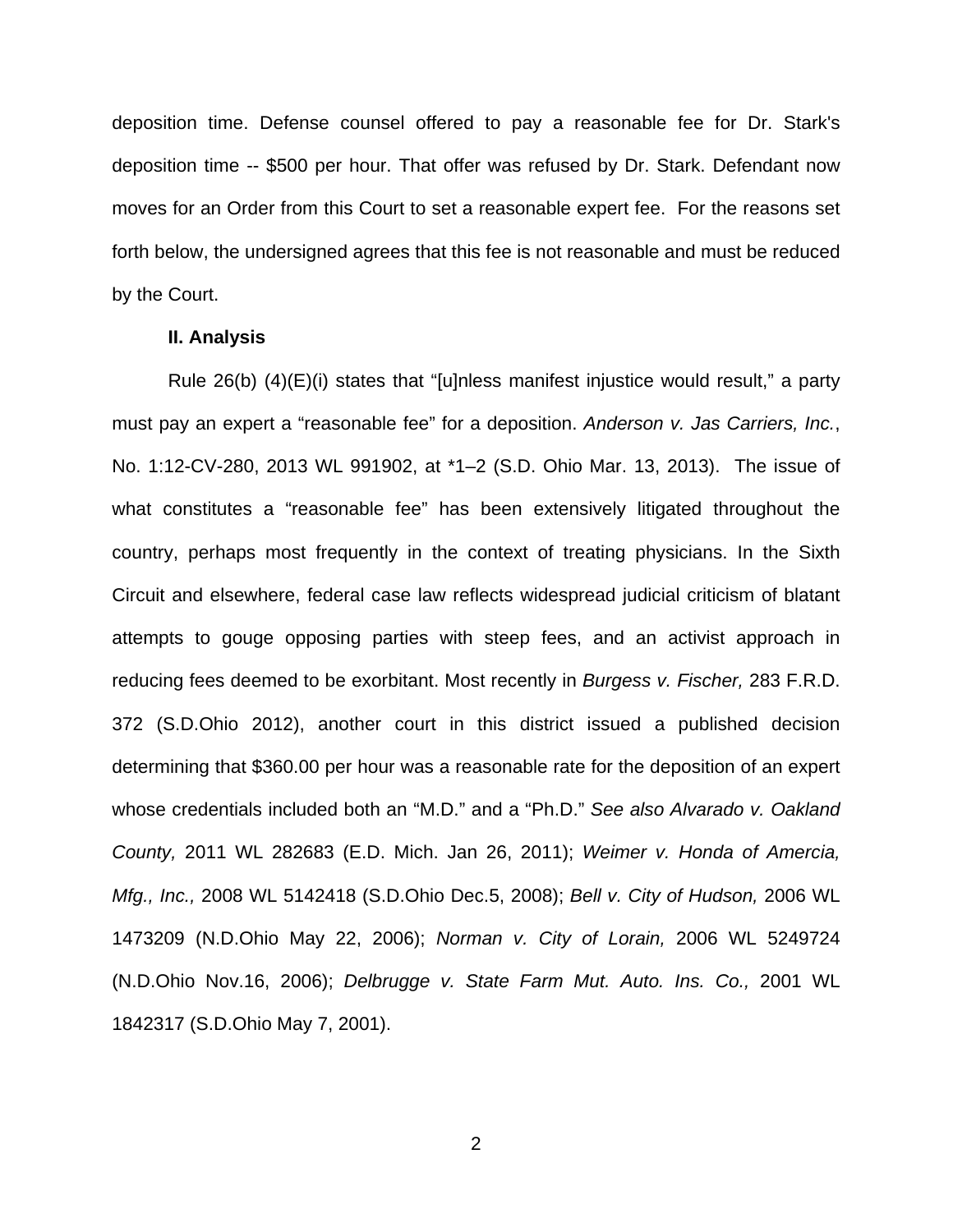Under this body of case law, a "reasonable" expert fee is not automatically equal to the "prevailing market rate." See e.g., Magee v. The Paul Revere Life Insurance Co., 172 F.R.D. 627, 646 (E.D.N.Y.1997) (holding that the rule "requires that an expert receive a 'reasonable' fee, and not necessarily one justified under current market conditions."). Instead, courts called to determine a "reasonable" expert fee will consider the prevailing rate for a comparable, available expert as one of a multitude of factors, including: (1) the witness's area of expertise; (2) the education and training required for the opinion sought; (3) the nature, quality and complexity of the discovery responses provided; (4) the fee being charged to those who retained the expert; and (5) fees traditionally charged on related matters. The list of factors that may be relevant can vary from case to case. See Jochims v. Isuzu Motors, Ltd., 141 F.R.D. 493, 495 (S.D.Iowa 1992).

 Here, Plaintiffs contend that Dr. Stark is "arguably the single most expert person on this [the utilization of student/teacher evaluations] in America." (Doc. 37). Plaintiff notes that a review of Dr. Stark's resume reveals that he is one of the main authors in the main article on student teacher evaluations and sexual harassment. See Teaching Evaluations (mostly) Do Not Measure Teaching Effectiveness. Evaluating Evaluations, Part 1: Do Student Evaluations Measure Teaching Effectiveness? What Evaluations Measure, Part 2: What Exactly Do Student Evaluations Measure? and Student Evaluations Of Teaching Are Not Only Unreliable, They Are Significantly Biased Against Female Instructors. Thus, Plaintiffs' respectfully contend that, on the West Coast, a reasonable expert witness fee for Dr. Stark is \$1500.00 per hour.

3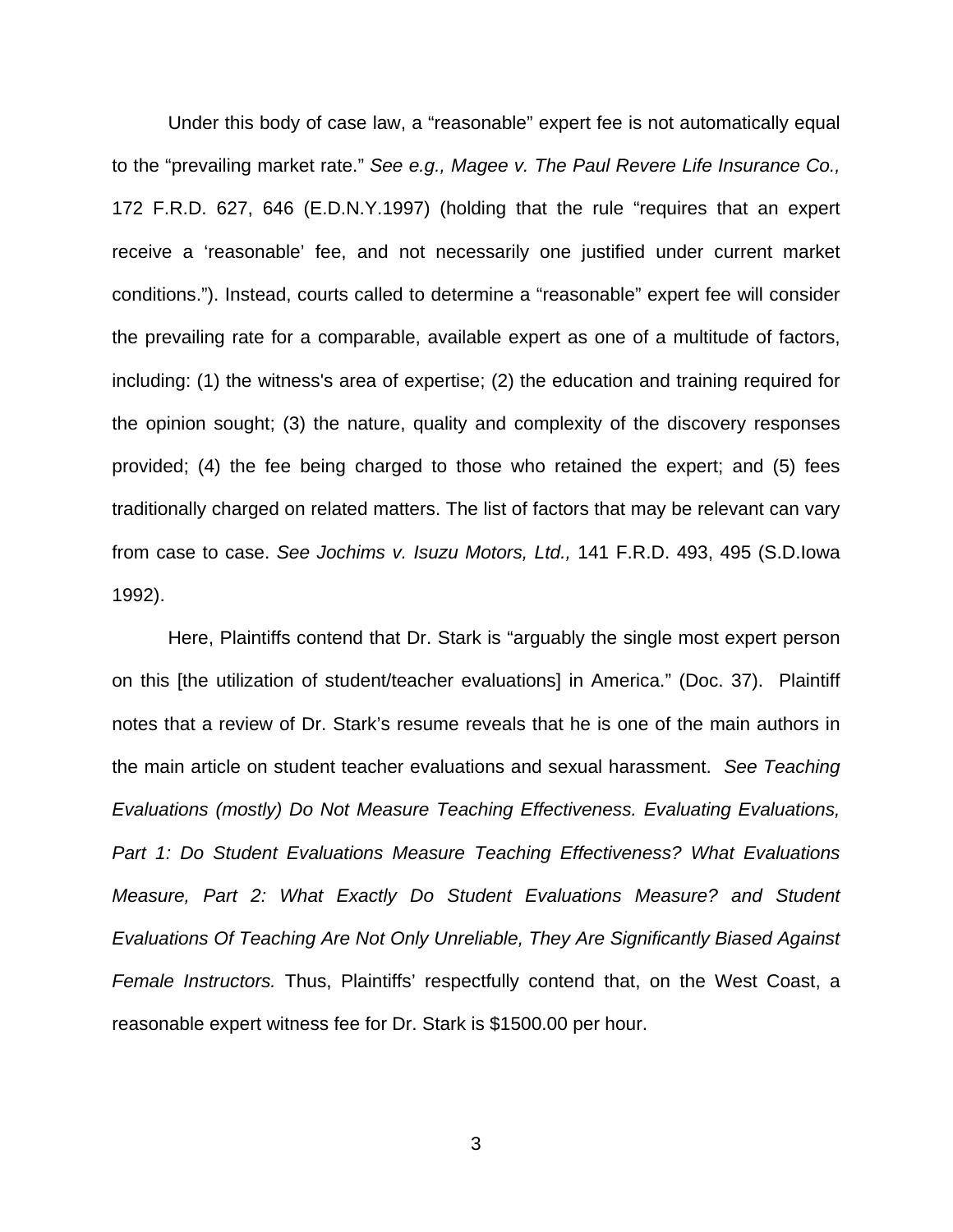Notably, "the burden of proving the reasonableness of an expert's fees lies with the party seeking reimbursement," in this case the Plaintiffs. Fiber Optic Designs, Inc. v. New England Pottery,LLC, 262 F.R.D. 586, 589 (D. Colo. 2009); Se-Kure Controls, Inc. v. Vanguard Prods. Group, Inc., 873 F. Supp. 2d 939, 957 (N.D. Ill. 2012); Clossin v. Norfolk S. Ry. Co., Case No. 3:13-01 (W.D. Pa. Jul. 8, 2014). Defendant contends that Plaintiff has failed to meet this burden, by failing to present anything but unsupported conclusory statements in support of their claim that a fee of \$1,500 per hour for deposition time is reasonable. The undersigned agrees.

In this regard, Defendant provided the Court with a national expert witness fee survey which demonstrates that the average hourly fee for non-medical experts is \$319 for deposition time. (Doc. 36, Ex. B). Moreover, Defendant is also incurring significant travel expenses to travel to California for Dr. Stark's deposition. The undersigned also recognizes that Mr. Stark has received the requested \$1500.00 per hour fee in other cases, including one in this county for trial testimony. However, bearing in mind the principle that an "expert's fee should not be so high as to impair a party's access to necessary discovery or result in a windfall to the expert," the court determines that the reasonable rate must lie between the amount Dr. Stark seeks to recoup and the amount Defendant has offered to pay. See Smith v. City of Chicago, No. 12 CV 4546, 2013 WL 5609332, at \*3 (N.D. Ill. Oct. 11, 2013). Applying this formula, the undersigned concludes that Dr. Stark should be compelled to sit for his deposition at a rate of **\$750 per hour**. See Profile Prods., 155 F.Supp.2d at 886–87 (court exercised discretion to set reasonable expert rate).

4